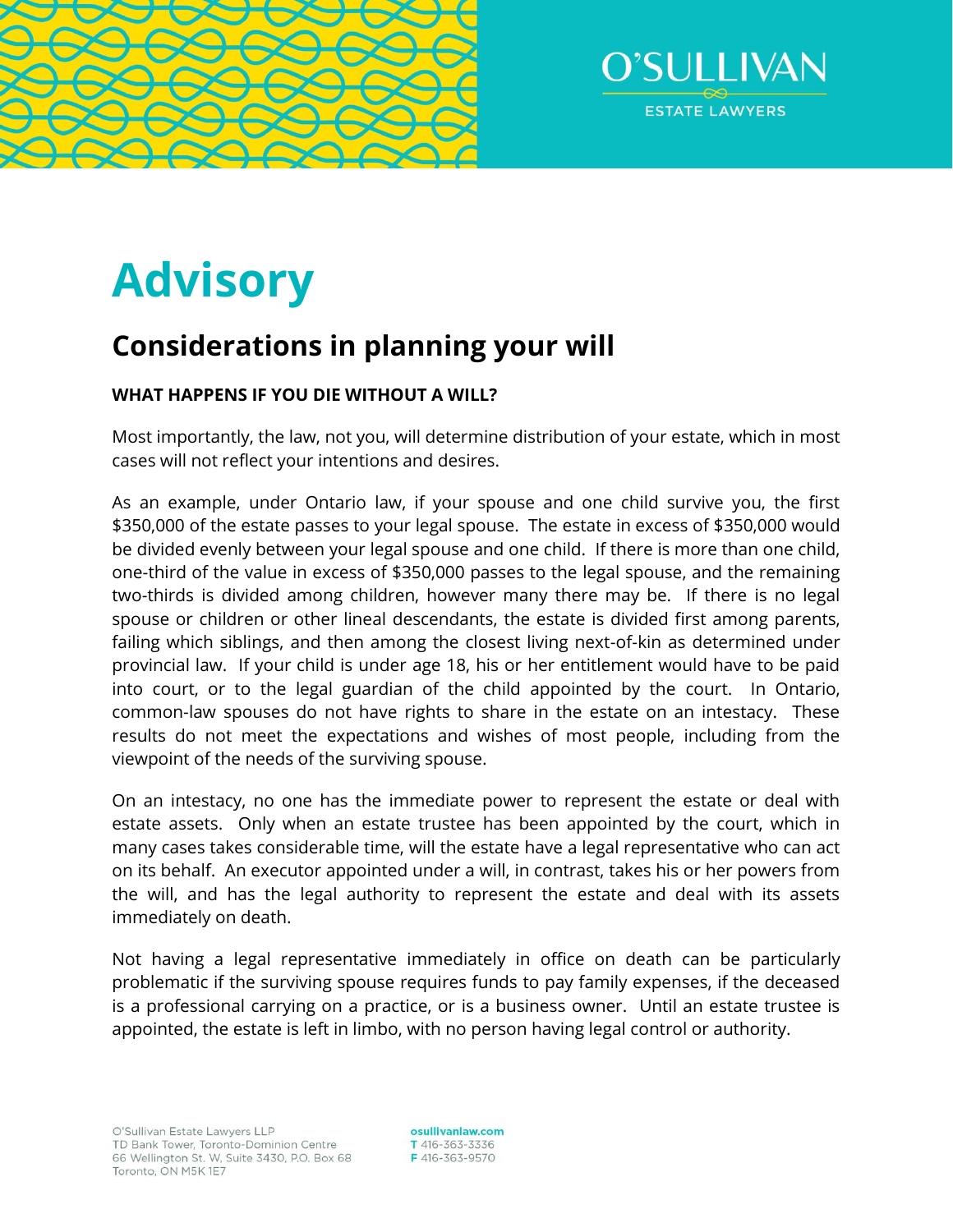

Some people may be of the view that they do not need a will if all of their assets are held jointly with their spouse, and if their insurance and RRSPs are designated to their spouse. However, this will not address the problem that will arise if both spouses die in a common accident, particularly where there are young children. A will also provides the opportunity to appoint guardians and custodians of any minor children.

#### **CHOOSING EXECUTORS AND TRUSTEES**

The issue of who you should appoint as an executor and trustee of your will often presents difficulty. Perhaps the prime issue to consider is who you feel will act in the best interests of your estate and its beneficiaries. In the situation of married spouses, the usual first choice is to appoint the spouse if an outright distribution of most of the assets to the surviving spouse is contemplated. Factors that may not favour this choice include a spouse's advanced age or unfamiliarity in dealing with financial assets, particularly where they are complex.

It is also common practice to appoint one or more alternate executors to provide for the possibility that one of the named executors may predecease the testator or, if he or she survives the testator, may be unwilling to act, pass away, or be unable to complete the administration of the estate.

If a will provides for a continuing trust, it is often advisable to appoint one or more individuals to act as co-executors, and as well to provide for alternate appointments. Where a financial conflict of interest is created because the income of the estate is to be paid to a person (the "income beneficiary"), with other individuals to receive the capital of the estate on the income beneficiary's death (the "capital beneficiaries"), it is often advisable to ensure that the interests of both the income beneficiary and the capital beneficiaries are represented, and that one or more "neutral" executors are appointed.

Such a conflict can arise if a spouse is left the right to receive income of the estate for his or her lifetime, with power in the executors to encroach on capital for his or her benefit, and with the remaining capital ultimately passing to children. Because of the conflict of interest between the spouse and children, particularly with regard to exercising the power to encroach on capital, a difficult situation is often created. A third neutral party acting as executor in this situation is often desirable.

Unless the will provides otherwise, executors must make their decisions unanimously. A majority decision clause can be included to provide that a majority of executors may make any decision to provide more flexibility and ensure the executors do not become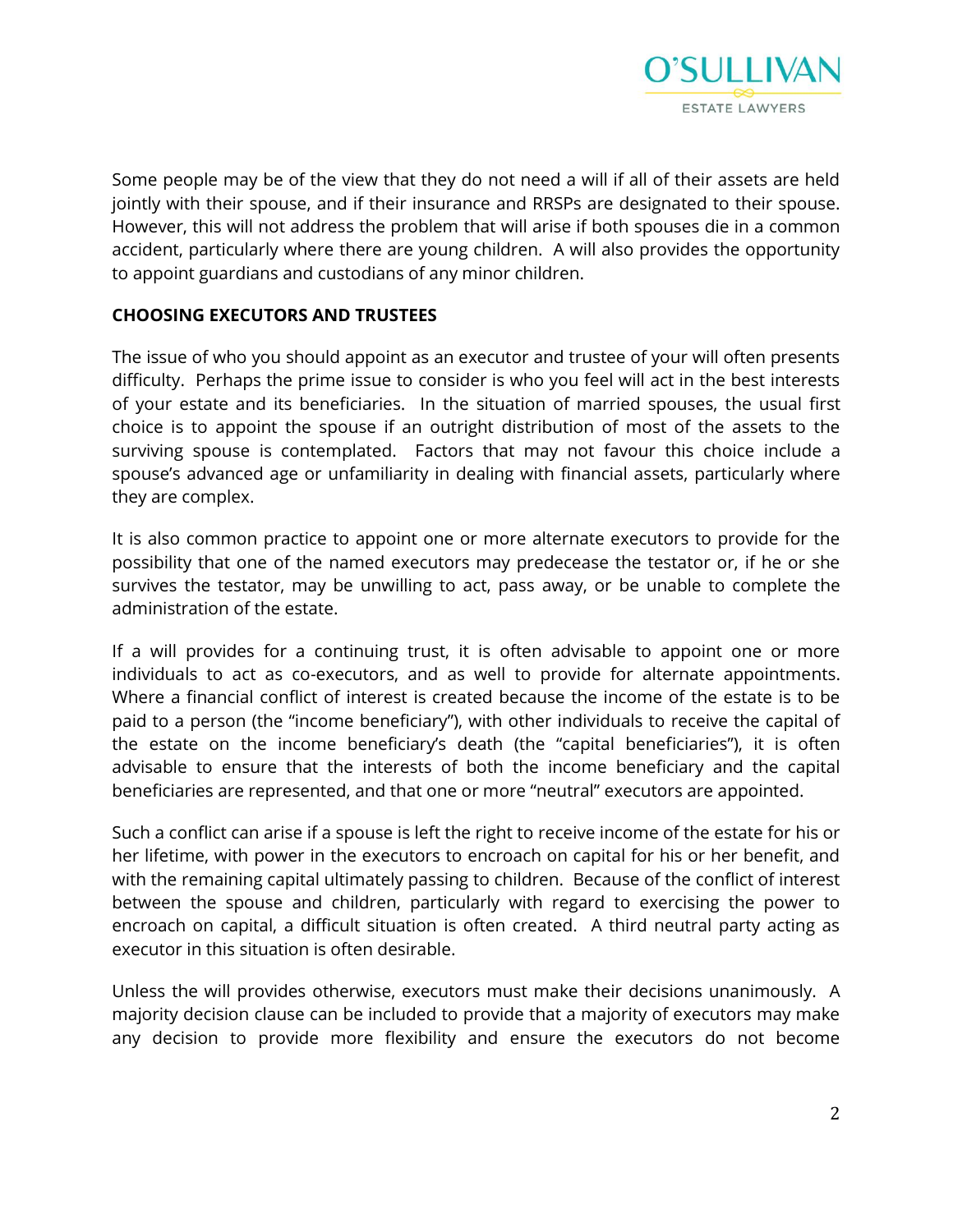

"deadlocked" in their decision-making. Where appropriate, it can be specified that the spouse must be one of the majority to provide further protection to him or her.

Of prime importance is to ensure that individuals are appointed who are trustworthy, and who will be prepared to assume what can be an onerous role. In brief, an executor is responsible for administering the estate and carrying out the terms of the will, including collecting in all of the assets of the estate, satisfying all debts, filing income tax returns and paying all taxes owing, paying legacies, carrying out bequests, and distributing the remainder of the estate to those entitled under the will. If there are continuing trusts, the trustees appointed under the will have the responsibility of managing the trusts until they are terminated in accordance with the terms of each trust, including filing income tax returns on an ongoing basis, and maintaining accounts for each trust. Often the same persons are appointed as both executors and trustees, but they can be different.

Another consideration in the choice of executors and trustees is whether or not a professional trustee should be appointed. A professional trustee can be an appropriate choice where the complexity of the assets requires special expertise; where the administration is complex and will be too onerous and time-consuming for one or more individuals to bear; where there is a likelihood of a family dispute and the need for an independent disinterested party; or where trusts are established which will endure for a lengthy period of time. Alternatively, professional estate administration services can be obtained on an agency basis.

One factor to bear in mind is that if an individual executor is also a beneficiary or close relative, often compensation for acting as executor and trustee is not requested, whereas a professional trustee will require compensation.

#### **CHOOSING GUARDIANS OF MINOR CHILDREN**

Although many parents know that they may appoint guardians for their children under their will, and in many cases this factor provides the major impetus for contacting a lawyer to arrange for preparation of a will, uncertainty surrounds what the effect of this appointment is.

In Ontario, the right of a testator to appoint a guardian of a child under age 18 is provided by statute. The *Children's Law Reform Act* (Ontario) confers the limited right of a parent under his or her will to appoint a "custodian" of his or her child. This appointment applies only if no other person is entitled to custody of the child at the date of the parent's death, and is effective for only ninety days from the date of death of the parent. On or before the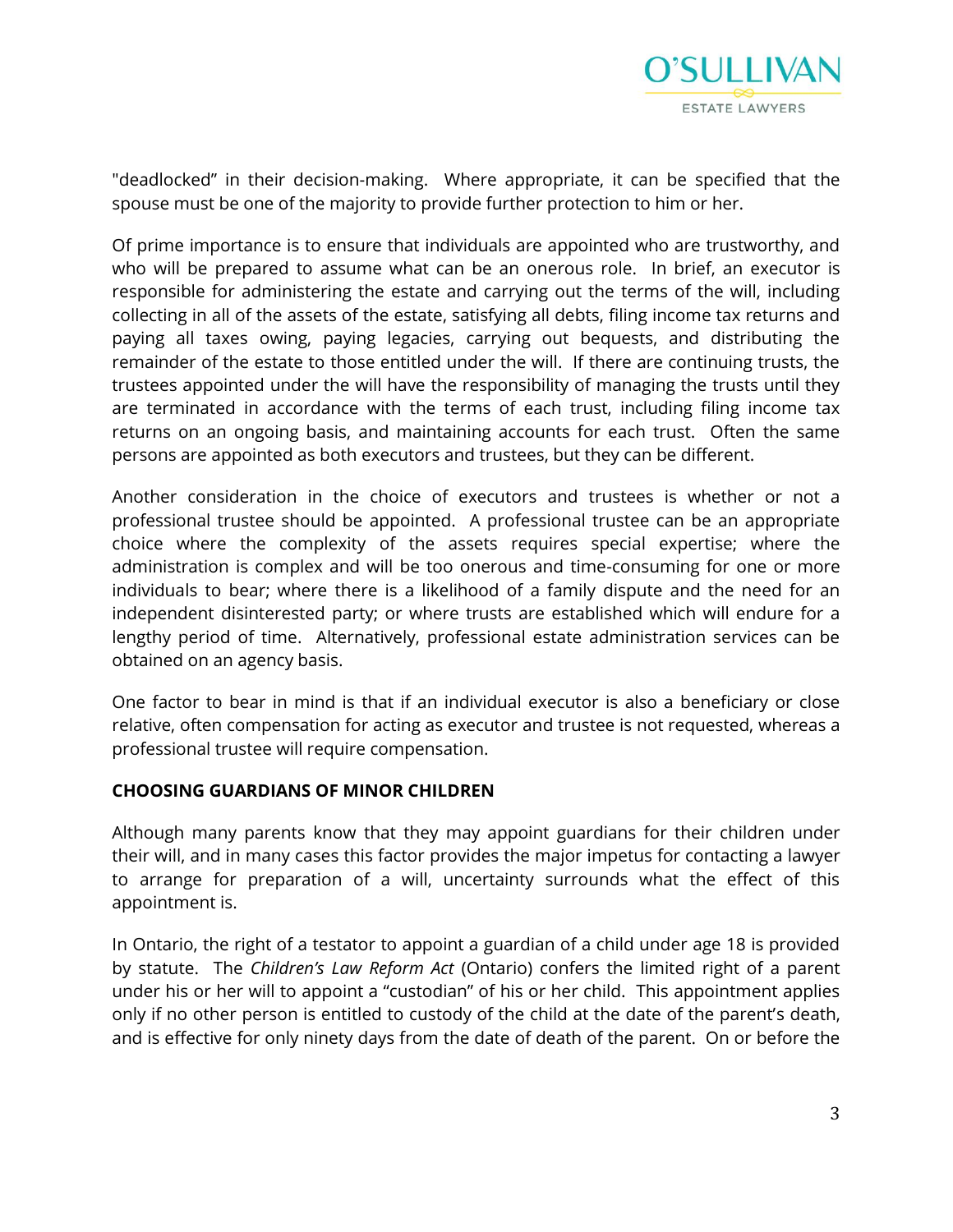

expiry of this ninety day period, an application can be made to court for a permanent order.

Although the appointment of custodians does not create long-term legal rights regarding custody of a child, the expression by parents of their wishes on this issue is important. If a court has to determine the issue of permanent custody, the parents' wishes as expressed in an appointment made in their wills can be persuasive evidence in support of their choice. This is particularly important in the event of a dispute as to custody arising after the death of the child's parents.

#### **CONSIDERATIONS IN GIFTING AND DIVIDING YOUR ESTATE**

#### **(a) Specific Bequests and Personal and Household Articles**

In your will, you might wish to include a provision to distribute specific personal effects or household effects or other types of property, including real estate. A "specific bequest" of such property can be provided in your will.

Generally, in the case of personal items, it is not advisable to include too long a list of items because each time you wish to make a change, you will need to re-execute your will, following all formal legal requirements for such purpose. If you are confident that your executors and family members and/or friends will follow your wishes, you may choose to leave your personal and household effects to your spouse or named individuals, with a non-binding memorandum or "letter of wishes" expressing your wishes with regard to distribution of specific items.

In respect of real estate, a specific bequest can be made of a particular property, including recreational properties. Where appropriate, consideration can be given to any special terms upon which the property should be held, for example, use of a trust to hold a cottage property for the long-term use of several generations of family members.

#### **(b) Cash Legacies and Funds**

You may also wish to leave a specific amount of money to children, grandchildren, friends or relatives, or to a charity, which is termed a "cash legacy". A trust fund could also be created for specific amounts, for example, for a relative or friend to provide ongoing financial support, or to provide for grandchildren, including for educational purposes.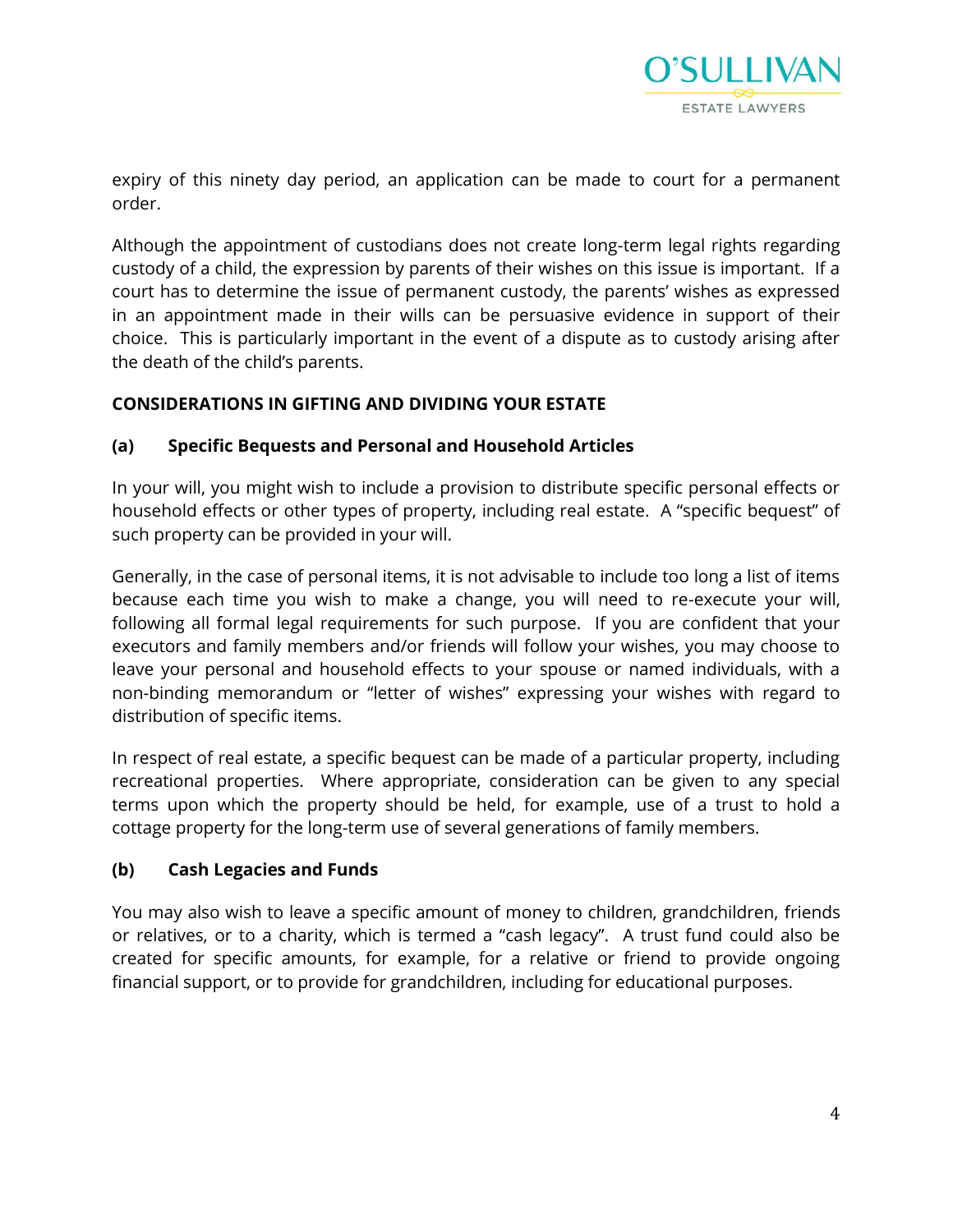

#### **(c) Residue of the Estate**

After you have provided for payment of debts and liabilities, the distribution of specific property, your personal and household items, and any cash legacies or funds, the remainder of your estate is called the "residue".

Your will can provide that the residue of your estate be immediately distributed, for example, if you are married, that the residue pass outright to your spouse. Sometimes, however, an immediate distribution of all of the residue may not be the best way to minimize tax and ensure succession of capital to children and others.

Instead, use of one or more trusts under the will may be appropriate. By way of a trust, the property can be held in accordance with the terms of the trust for the beneficiaries. A right to all of the income can be provided, or it can be discretionary, i.e. the trustees determine how much is paid, to whom, and when. As well, rights to receive capital can also be provided.

If children are to inherit under the will, even on a contingent basis, for example, in the event a spouse does not survive, most parents are concerned that the child's inheritance be deferred past age 18, which in Ontario is the legal age at which the child would be entitled to demand that his or her share be paid. These sorts of concerns can be effectively dealt with by establishing a trust under your will. With respect to a child's share, it is very common to provide that until the child reaches a more financially mature age, the executors have discretion to use the trust funds, including capital and income, for the child's benefit, and that at specified ages the child receive part or all of his or her share, for example, one-half of the capital at age 25, and the remainder at age 30. In such event, until the child reaches the age of 30, the executors will have some control over the child's entitlement in the estate, and be in a position to use it for the child's benefit. Similar trust provisions can be incorporated for grandchildren or others who may inherit to ensure distribution occurs at one or more appropriate ages. More intricate trust provisions for children and others can be included to provide continuing wealth protection, including on marital or relationship breakdown, probate fee minimization, capital succession to issue, and income splitting to reduce tax.

Many factors must be taken into account in deciding whether or not use of a trust is desirable, including the size of the estate, the ages of the beneficiaries, the ability of the beneficiary to manage funds, the appropriateness of tax minimization techniques, and any special considerations. If there are individuals who have special needs, including because of physical or mental disabilities, special trust provisions may be appropriate. All of these considerations can be properly planned and provided for in the will.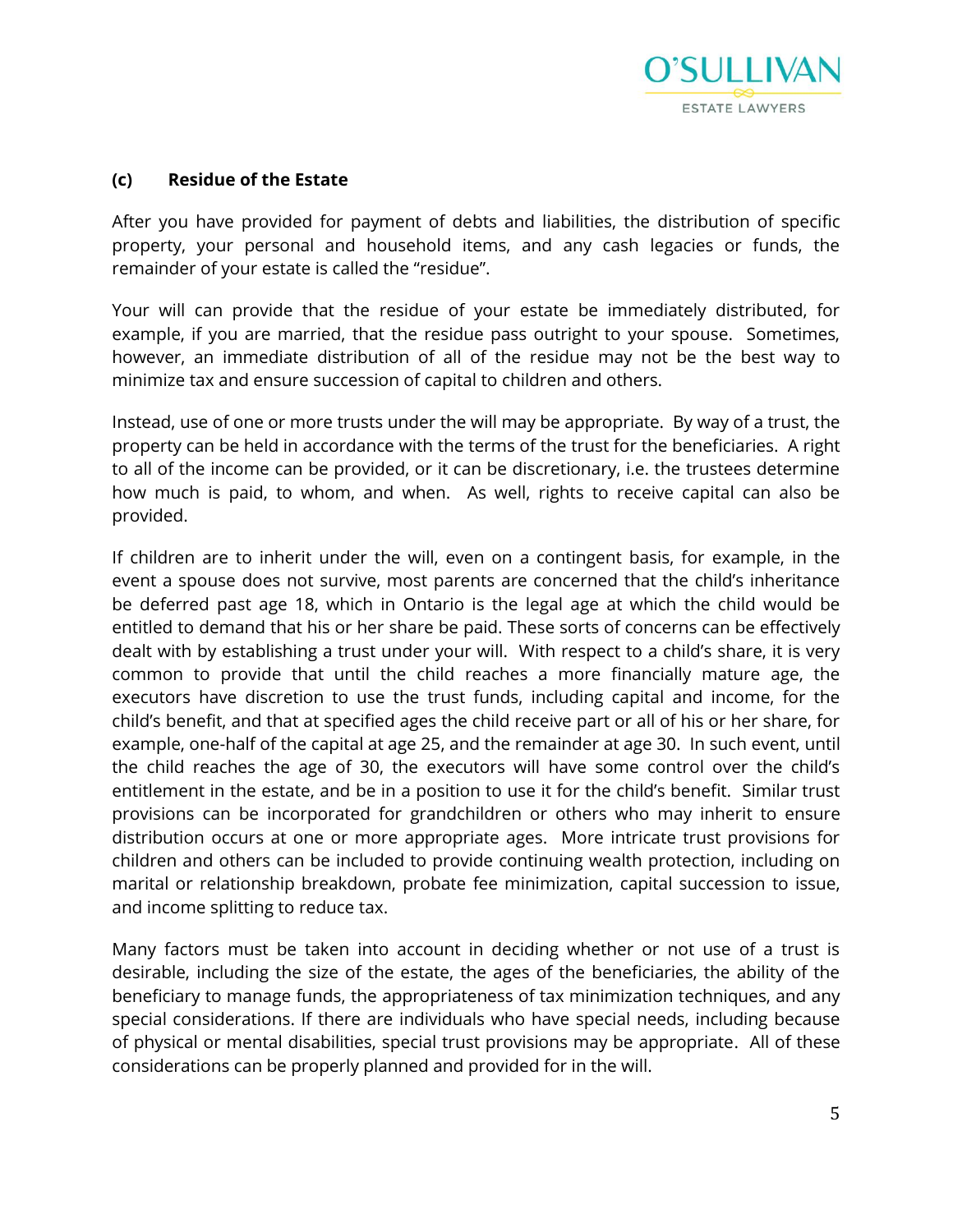

In addition, most well-drawn wills provide for various contingencies. It is important to consider how you would wish your estate to be distributed if there is a common accident and your spouse and children or other primary beneficiaries do not survive you. A common plan between spouses is to determine the family members of each spouse and/or charities to receive a share and, in what proportions. Often, if appropriate, depending on individual circumstances, "mirror" provisions are adopted so that each spouse's will reflects the same plan of disposition. Particularly where assets are held jointly, this avoids an unfair result should one spouse survive the other, if only briefly, and by right of survivorship become the owner of jointly held property.

#### **INSURANCE DECLARATIONS AND RRSP DESIGNATIONS UNDER A WILL**

A will is a document under which you may make a valid declaration of insurance proceeds and designate a beneficiary of Registered Retirement Savings Plans ("RRSPs") and Registered Retirement Income Funds ("RRIFs"). It is a good idea to review any declarations and designations you have made to ensure they are current, particularly where there is a change in circumstances, for example, a marital breakdown. A common misconception is that if a person separates from his or her spouse, on death their spouse will automatically lose entitlement to such proceeds under existing designations and declarations naming the spouse, which is not the case. To change the beneficiary, it is necessary to make a new designation or declaration.

In a simple situation of husband and wife where they wish their estates to pass outright to each other, it is generally advisable to name the spouse as the beneficiary of any insurance proceeds rather than the deceased's estate. If the spouse is named directly, under relevant provisions of insurance legislation, insurance proceeds pass directly to the spouse and are not exposed to creditor claims. Similarly, where a spouse is designated as beneficiary of proceeds of RRSPs or RRIFs, the proceeds pass directly to the spouse and are not exposed to creditor claims. In addition, if there is a designated beneficiary of RRSPs, RRIFs or insurance policies, the proceeds are not subject to Ontario Estate Administration Tax (formerly "probate fees"), since they will not be computed in the value of the estate upon which this tax is based. In other situations, including for tax minimization purposes, use of one or more trusts may be appropriate to deal with insurance proceeds.

Further information on declarations and designations are explored in our Advisory "[Succession Planning with Life Insurance and Registered Savings](https://www.osullivanlaw.com/wp-content/uploads/2020/02/Succession-Planning-With-Life-Insurance-And-Registered-Savings.pdf)".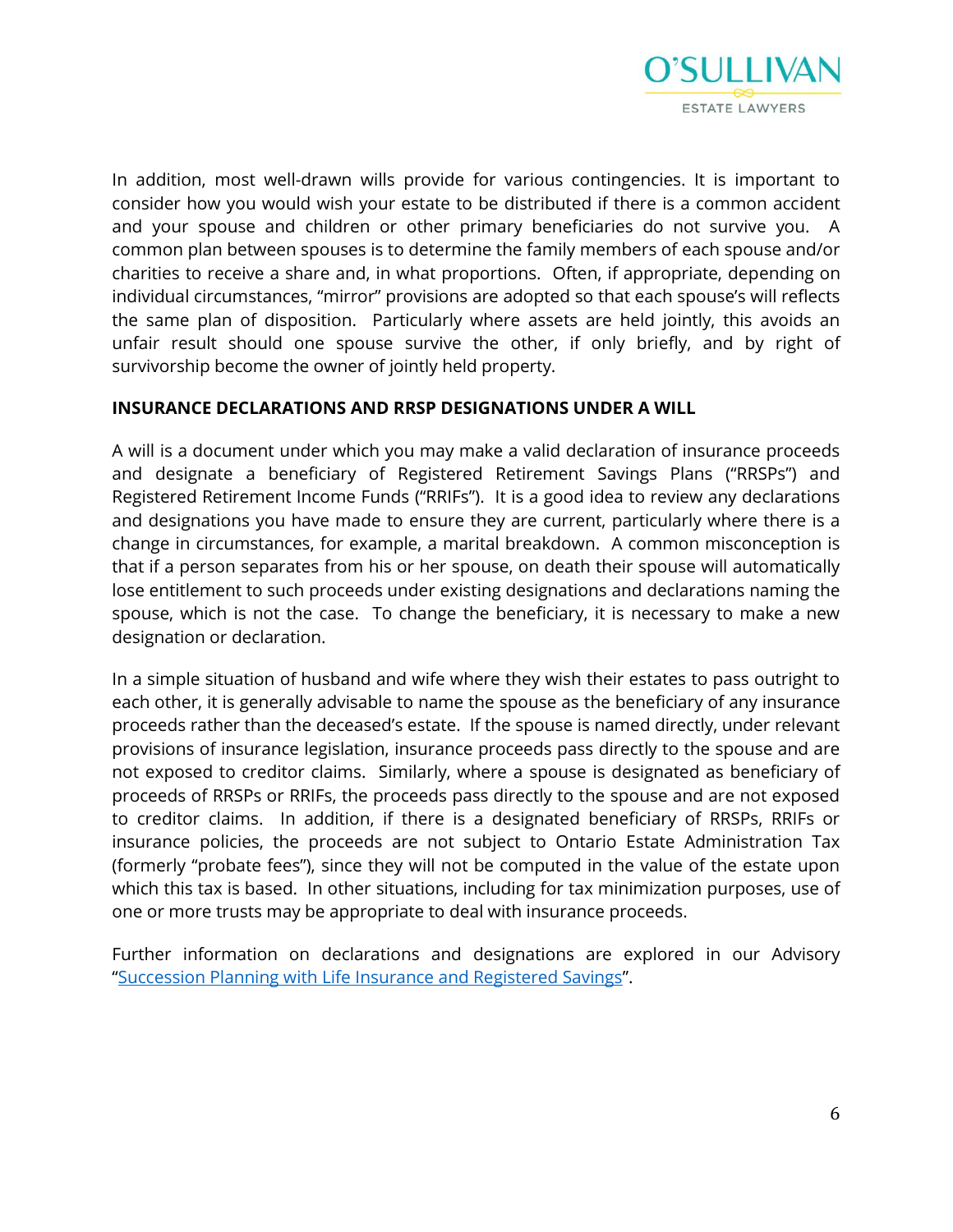

#### **TAXATION ON DEATH**

There are no "death" taxes or succession duties imposed by the Federal Government or any of the Provinces of Canada. There are income tax consequences triggered by your death, and these consequences should be taken into account in planning your will. For example, capital gains are generally taxed on your death since under the *Income Tax Act* there is a deemed disposition of all capital property on an individual's death. There are relieving provisions available where assets pass between spouses in order to defer such taxation.

In some jurisdictions, such as the United States and the United Kingdom, there are death taxes. It is possible that these taxes would also be triggered by virtue of owning assets in those jurisdictions or if you have an affiliation with them such as by citizenship or domicile. As well, if you have beneficiaries with affiliations with these or other jurisdictions which have death taxes, including your spouse, special planning for their inheritance may be desirable to minimize exposure to such taxes.

For these reasons it is critical to seek advice in planning your estate. Your will can be an effective tax planning instrument, both at the time of your death and afterwards. It is important to ensure that your will has been drawn with tax considerations taken into account in order to ensure that tax is minimized, that your estate has sufficient liquidity to pay for any income tax liability arising on death, and that the distribution under your estate can be effectively carried out.

#### **RATIONALIZING YOUR ESTATE PLAN**

There are planning techniques by which through use of appropriate insurance declarations, RRSP designations and the structuring of your assets, you can ensure that most of your assets flow outside of your will and will not be subject to Ontario Estate Administration Tax, and potentially higher administration costs. Holding property, where appropriate, as joint tenants with right of survivorship, and ensuring that insurance proceeds do not form part of the estate, but instead are designated directly to beneficiaries, are planning options that may be appropriate to minimize exposure to such tax. All of these considerations should be borne in mind in planning an estate, based on professional advice particular to each individual situation, in order to ensure minimization of the cost of administering the estate and attendant legal fees and taxes.

#### **THE NEED TO REVIEW YOUR WILL**

As a general rule, it is advisable to review your will at least every three years, and earlier if any significant family or financial changes occur in your life. As children mature, you will